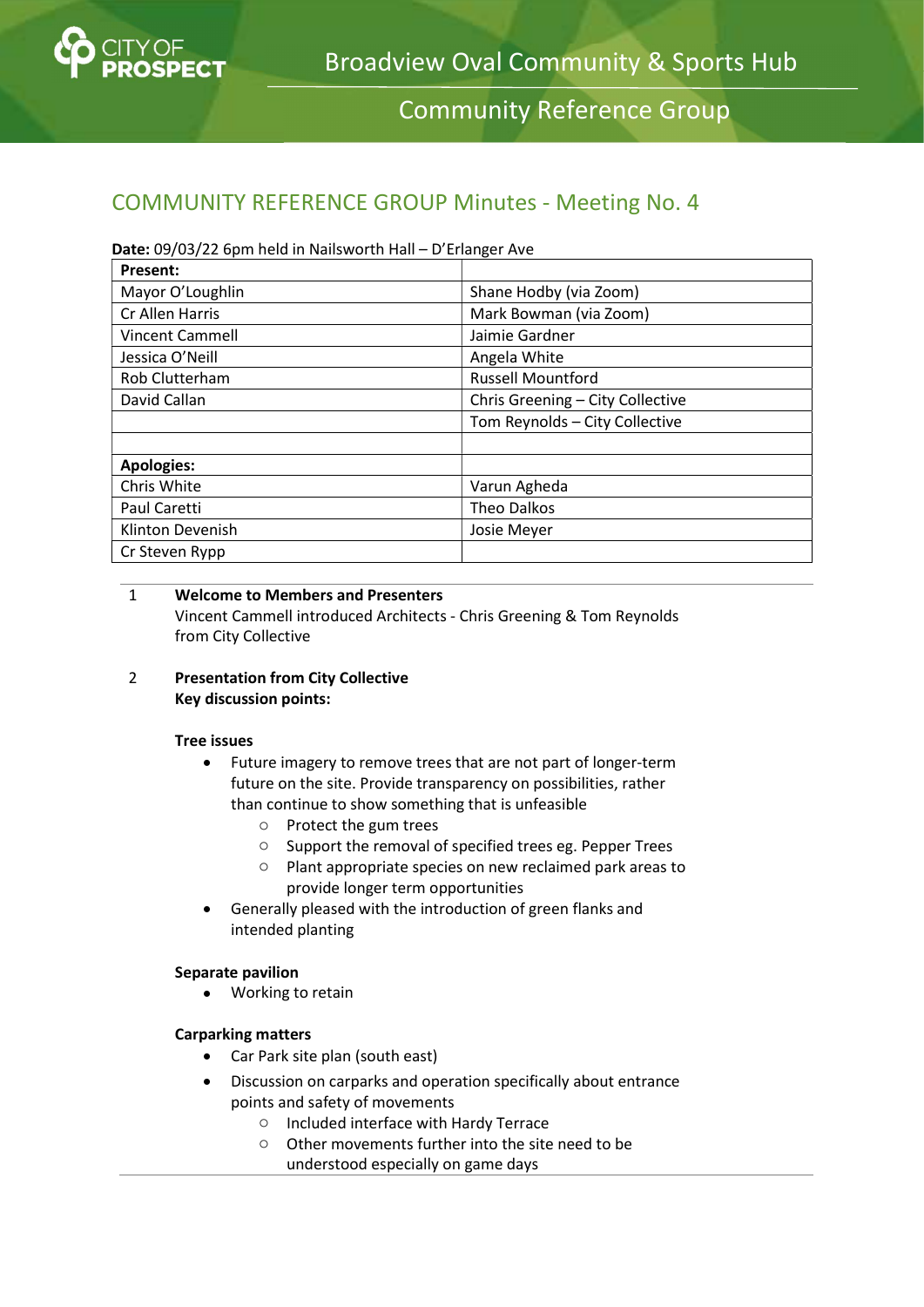

- o Tree in Northern carpark is being planned to be kept valuable shade to proposed seating area for kiosk.
- o Carparks pushed closer to roads to open up community space around oval

#### Kiosk siting and operation

Extent of undercover kiosk may be a budget factor

#### Location of public toilets

- Discussion on accessible toilets. Raised location and what does the accessibility consultant think?
- Ensure that ground floor toilet is fully accessible by community use aspects not just football use
- Discussion of possibly splitting toilet facilities to both ends

# Changerooms

- Consider appropriate solutions for changeroom access eg. Screening or dogleg design (ensure privacy from the outside)
- Neutralise the functionality and access of both the female and male changerooms. These are designed to AFL spec. Redesign the layout so both areas are equitable
- Incorporate baby changerooms into public facilities

# Operation and impact of running track

- How do we keep it functioning? Really important for connectivity of project and broader site
- Running track to be pushed closer to the oval potentially to further reduce TPZ encroachment
- CC to investigate relationship of front of building to running track, and embankment to football ground

# Waste considerations

 Consideration of water tanks are being reviewed. Collection may be diverted to a tank

# Deck size and location

- Have reduced the deck size, idea is to create a separate dining and bar area
- The balcony drives the character of two rooms. Could possibly be made larger in future (pending budget)
- Extent of deck a factor of budget, can it be built in a way to be extended later?

# Stair access to building

- Separate stairs
- Segregated kitchen and bar with a cold room